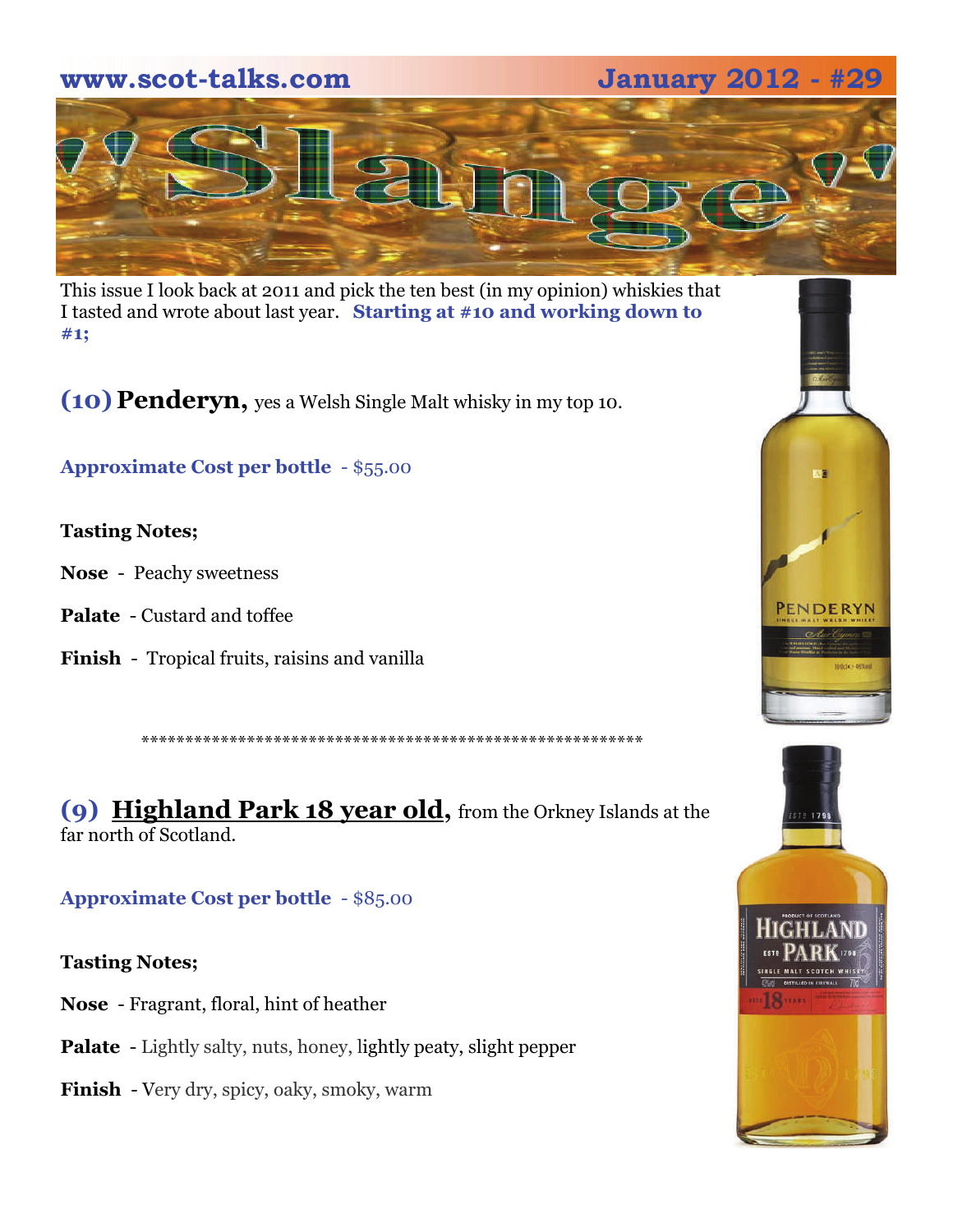## **www.scot-talks.com January 2012 - #29**



**(8) Dalwhinnie 15 year old,** from the highest distillery in Scotland.

**Approximate Cost per bottle** - \$45.00

### **Tasting Notes;**

**Nose** - Hints of heather and peat

**Palate** - Smooth with heather, honey, sweetness and vanilla followed by deeper citrus-fruit flavors and hints of malt

**Finish** - Long intense finish that starts sweetly, then gives way to smoke, peat and malt.

\*\*\*\*\*\*\*\*\*\*\*\*\*\*\*\*\*\*\*\*\*\*\*\*\*\*\*\*\*\*\*\*\*\*\*\*\*\*\*\*\*\*\*\*\*\*\*\*\*\*\*\*\*\*\*\*\*

**(7) Old Pulteney 12 year old**, from the most northerly distillery On the Scottish Mainland. in the town of Wick.

**Approximate Cost per bottle** - \$38.00

**Tasting Notes;** 

**Nose** - Quite intense with a hint of salt (sea air)

**Palate** - Medium bodied, faintly salty with an orange note.

**Finish** - Long and predominantly orange flavored, hint of malt.



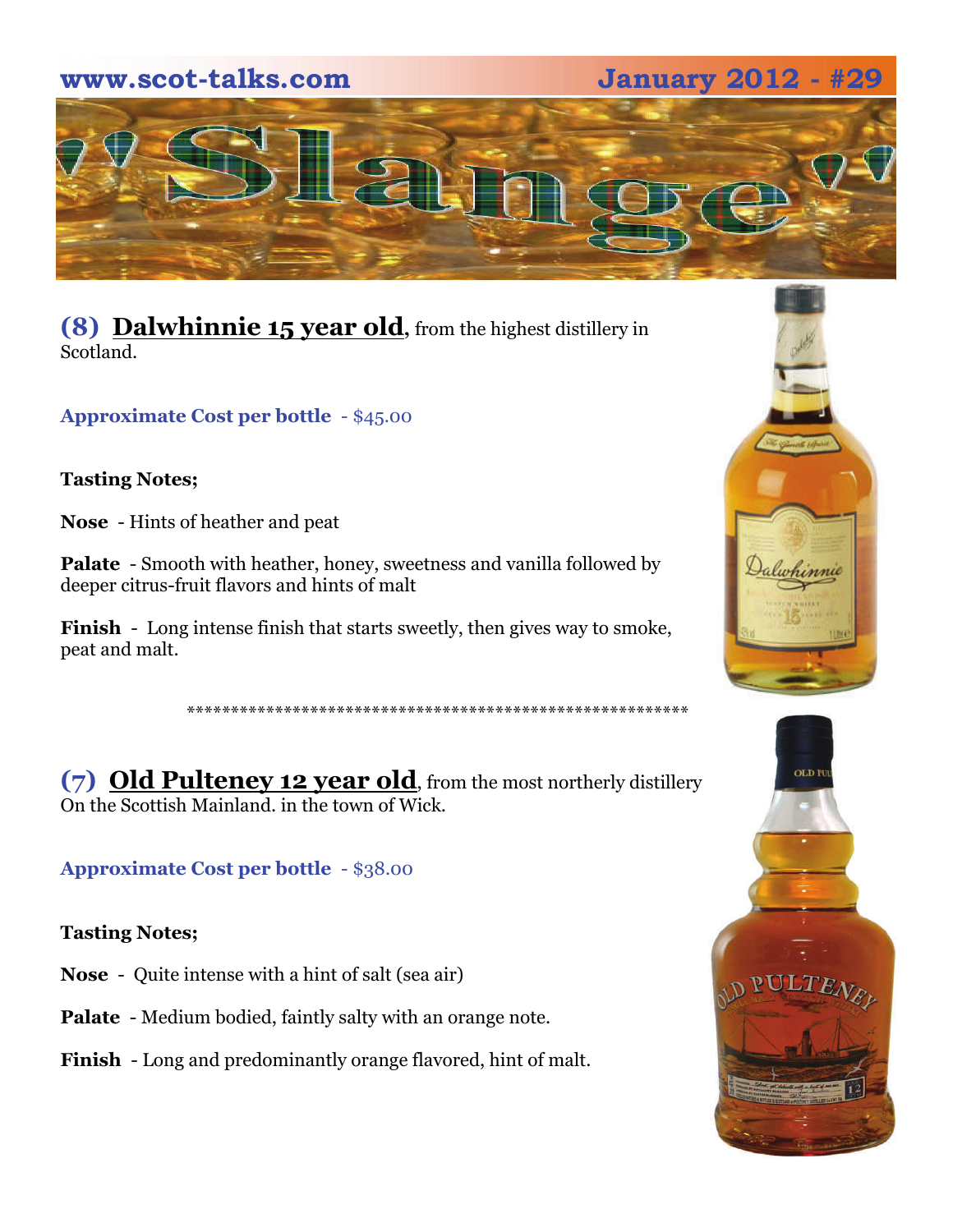

**(6) Bowmore "Legend,"** from the island of Islay (pronounced Isla).

**Approximate Cost per bottle** - \$28.00

**Tasting Notes;** 

**Nose** - Some smoke and citrus

**Palate** - Lightly smokey with honey

**Finish** - Smoke and saltiness

**(5) Jura "Superstition,"** from the Isle of Jura (close to Islay, off the west coast of Scotland).

\*\*\*\*\*\*\*\*\*\*\*\*\*\*\*\*\*\*\*\*\*\*\*\*\*\*\*\*\*\*\*\*\*\*\*\*\*\*\*\*\*\*\*\*\*\*\*\*\*\*\*\*\*\*\*\*\*

**Approximate Cost per bottle** - \$40.00

**Tasting Notes:** 

**Nose** - Oranges and smoke

**Palate** - Orange peel, cookies, smoke, spice

**Finish** - Sweet and smoky, hints of orange



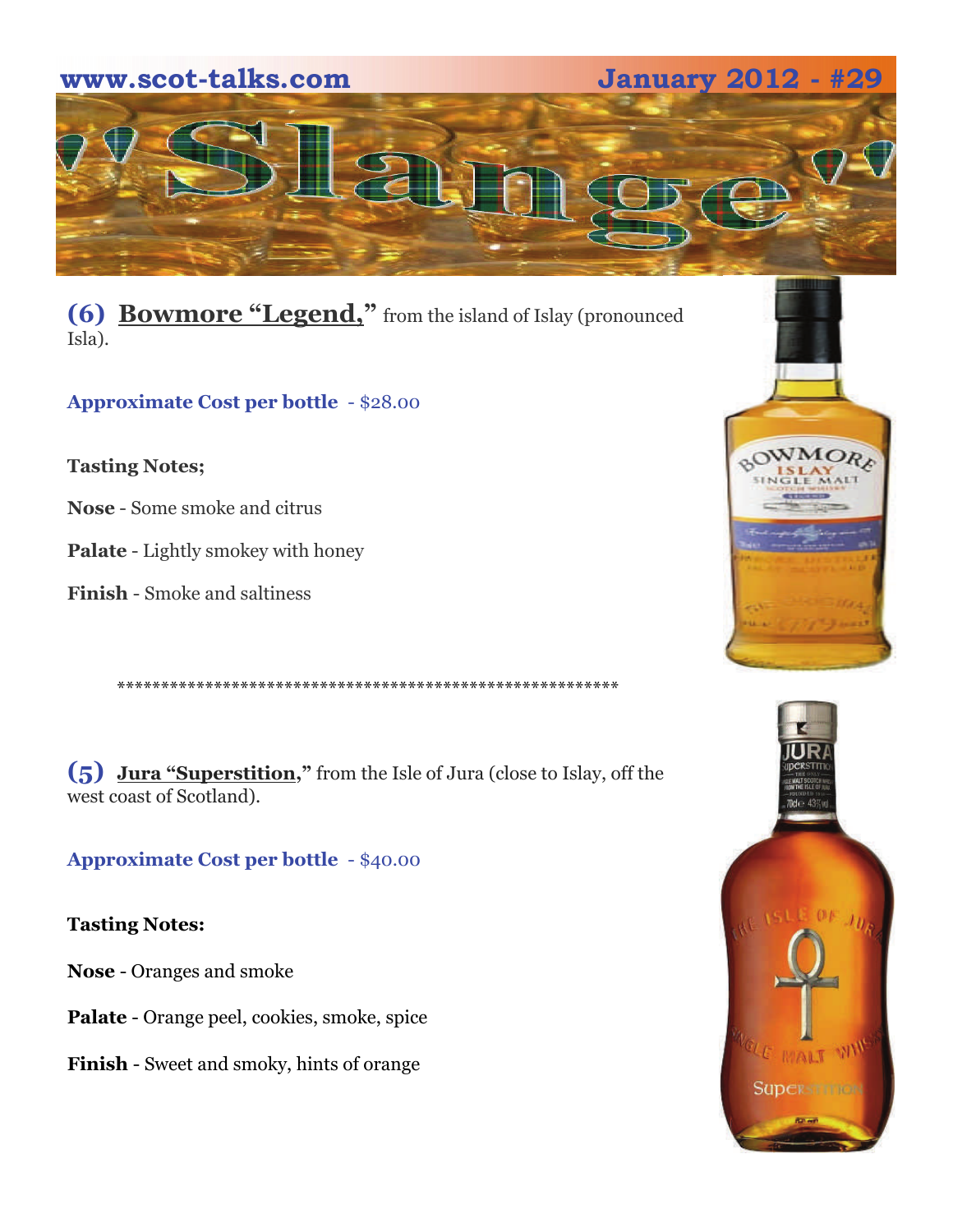# **www.scot-talks.com January 2012 - #29**  $\sim$

**(4) Oban 14 year old**, (pronounced Obin), from the town of Oban on the west coast.

**Approximate Cost per bottle** - \$55.00

### **Tasting Notes;**

- **Nose**  Sweet, fruity, with sea salt, small amounts of peat and smoke
- **Palate**  Rich fruit, honey, malt, spice and light smoke
- **Finish**  Sweet oak with a pinch of salt

\*\*\*\*\*\*\*\*\*\*\*\*\*\*\*\*\*\*\*\*\*\*\*\*\*\*\*\*\*\*\*\*\*\*\*\*\*\*\*\*\*\*\*\*\*\*\*\*\*\*\*\*\*\*\*\*\*

# **(3) Balvenie 21 year old**, from the Spey valley (speyside).

## **Approximate Cost per bottle** - \$175.00

### **Tasting Notes;**

- **Nose** Fruity, faint smoke
- **Palate** Creamy, smooth, rich, honey, wine
- **Finish** Smooth, cedary with a warming Spice.

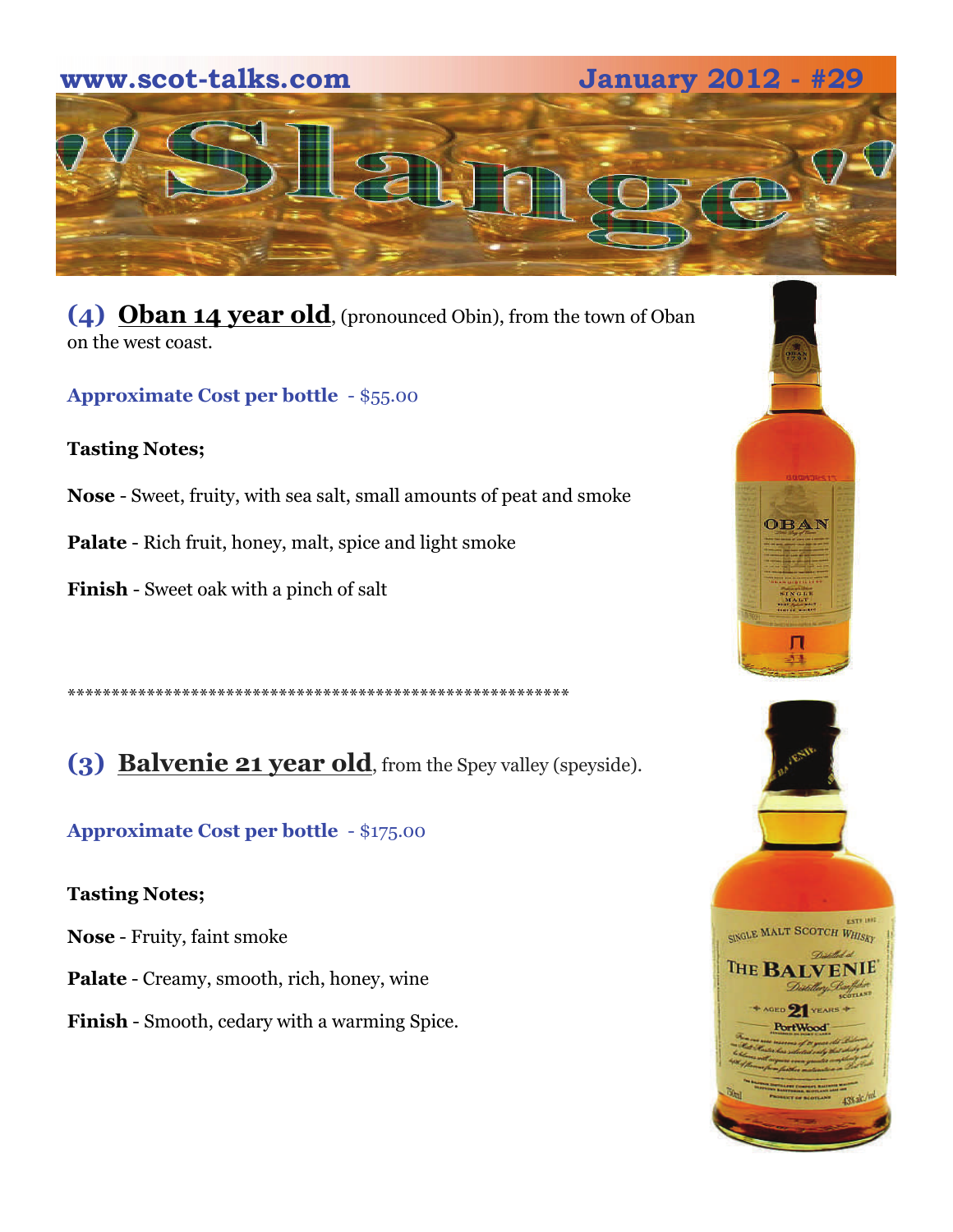

**(2) Lagavulin Distillers Edition**, from the Island of Isla off the west coast of Scotland.

**Approximate Cost per bottle** - \$95.00

### **Tasting Notes;**

- **Nose**  Cereal, hay, peat & smoke
- **Palate**  Peat, smoke & a hint of salt
- **Finish**  Warm with a hint of malt & chocolate

\*\*\*\*\*\*\*\*\*\*\*\*\*\*\*\*\*\*\*\*\*\*\*\*\*\*\*\*\*\*\*\*\*\*\*\*\*\*\*\*\*\*\*\*\*\*\*\*\*\*\*\*\*\*\*\*\*

**(1) Glenfiddich Snow Phoenix**, from the Spey valley (speyside).

**Approximate Cost per bottle** - \$120.00 (if you can find any)

**Tasting Notes;** 

**Nose** - Apples, pears, butter

**Palate** - Oak, malt, spice and honey

**Finish** - Malty, nutty, apples